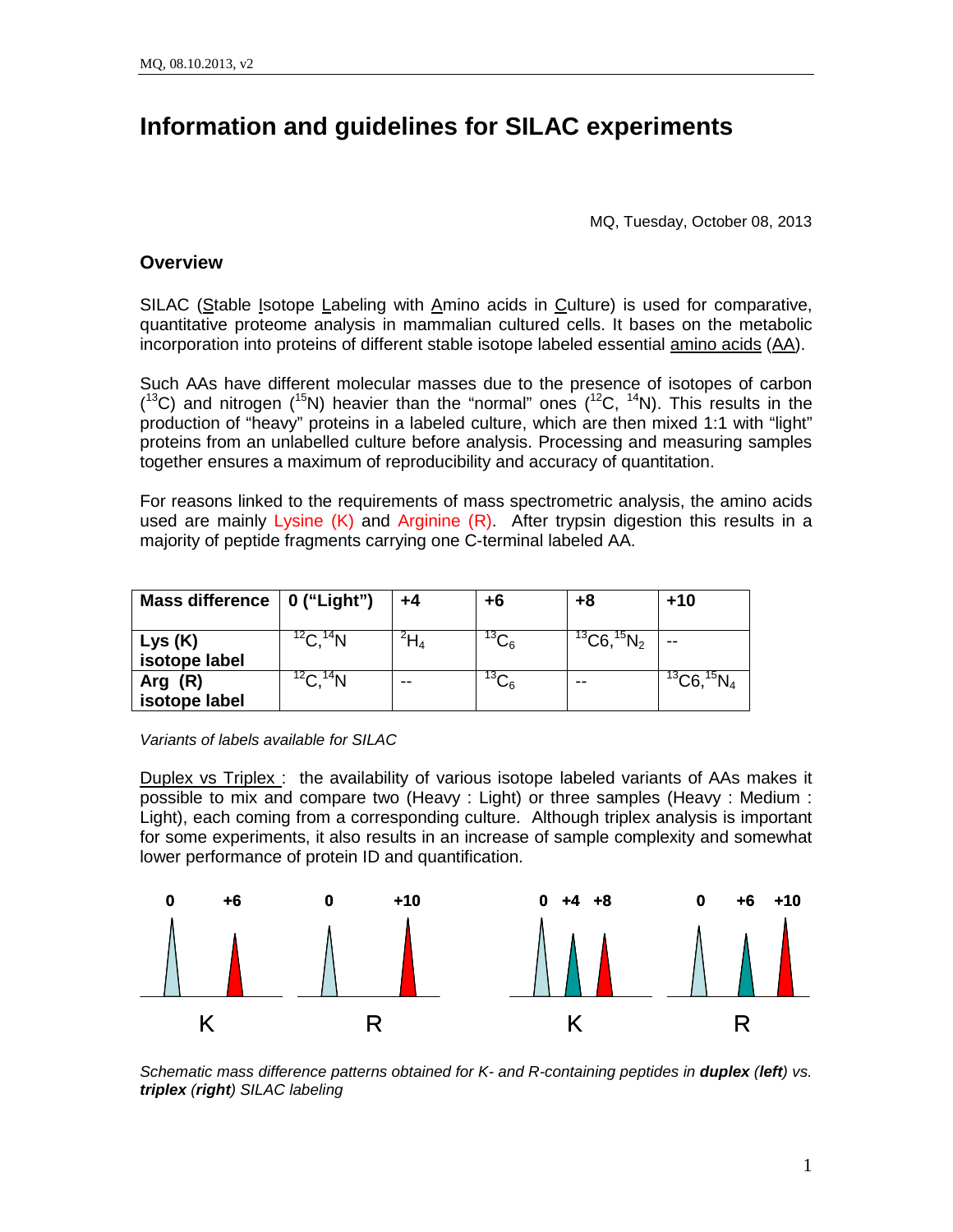#### Cell culture and labeling : principles and requirements

Labeling is performed with essential amino acids, i.e. AA's that the cells should not be able to synthesize themselves. Ideally, labeling should be near to 100% to obtain clear discrimination of the signal originating from each sample. This poses some requirements on the cell culture medium employed:

- i) a special formulation medium is necessary which lacks the labeling AAs. These are added later according to desired labeling,
- ii) dialysed FBS (dFBS) has to be used since standard FBS also contains unlabelled (light) AAs in unknown concentrations.

The second point especially can be problematic for some cell types. Indeed, dFBS lacks (poorly defined) low-mw factors that are important for the growth or phenotypes of some cells. Preliminary tests are necessary.

To obtain near-100% isotope labeling at least 5 or more cell divisions in the SILAC labeling medium are usually required. Labeling levels should be checked by MS before proceeding with experiments (see below).

Partial labeling or use of standard FBS : recently, we have successfully tried to perform SILAC experiments in systems in which labeling is not complete (e.g. primary cell cultures that divide only 1-2x) or using standard FBS instead of dFBS, by using a triplex SILAC approach in which the "L" channel is disregarded. This is has also been reported by other groups (Imami et al). However greater care is required in setting up such experiments, and some restrictions apply (for example, cells to compare should have the same growth rate).

## **Experimental Design**

In large scale quantitative proteomics, a single-shot experiment can be useful for finding a certain number of candidate molecules, which then have to be confirmed by further work. However, if the aim is the confident identification of proteins that undergo changes, or the purpose is to publish the obtained data, it is almost mandatory to have biological replicates followed by statistical testing for the significance of the changes observed. A minimum of three replicates should be planned (statistical power increases greatly with 4 or more replicates).

## **References and web links**

Ong, S.-E., Blagoev, B., Kratchmarova, I., Kristensen, D. B., Steen, H., Pandey, A., & Mann, M. (2002). Stable isotope labeling by amino acids in cell culture, SILAC, as a simple and accurate approach to expression proteomics. *Molecular & cellular proteomics: MCP*, *1*(5), 376-86, http://www.ncbi.nlm.nih.gov/pubmed/12118079.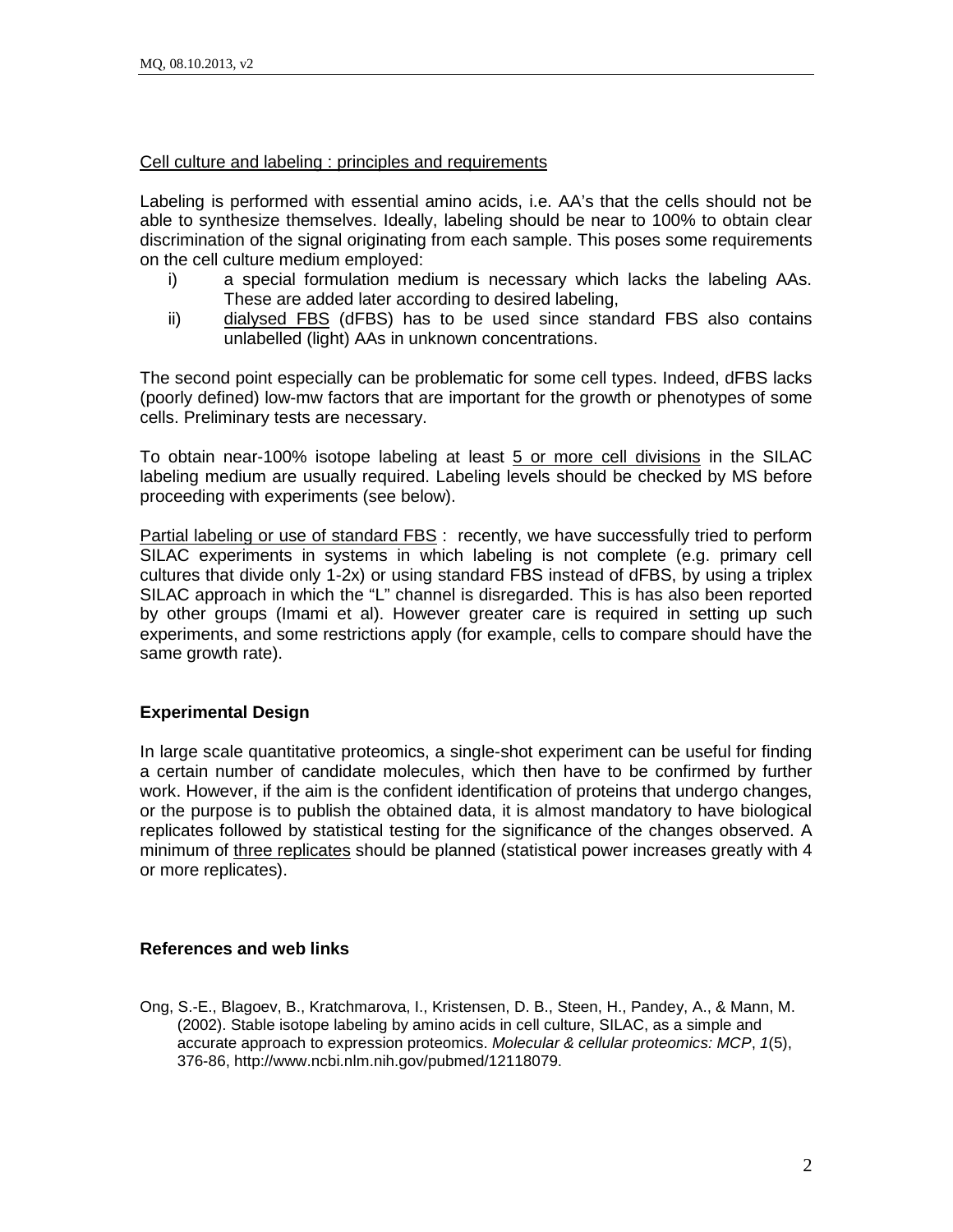- Mann, M. (2006). Functional and quantitative proteomics using SILAC. *Nature reviews. Molecular cell biology*, *7*(12), 952-8. doi:10.1038/nrm2067.
- Imami, K., Sugiyama, N., Tomita, M., & Ishihama, Y. (2010). Quantitative proteome and phosphoproteome analyses of cultured cells based on SILAC labeling without requirement of serum dialysis. *Molecular bioSystems*, *6*(3), 594-602. doi:10.1039/b921379a.

<http://en.wikipedia.org/wiki/Silac>

<http://www.silac.org/>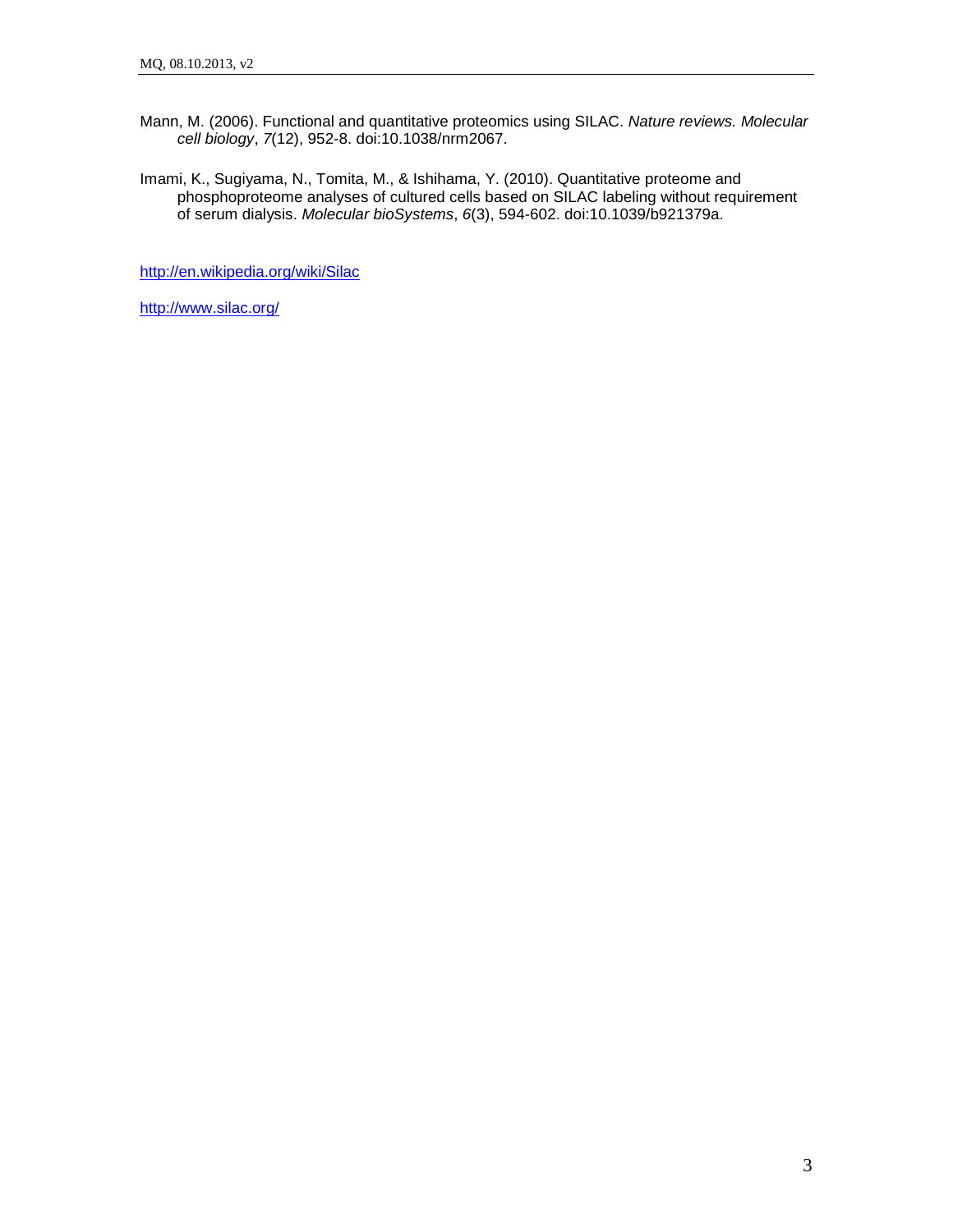## **Reagents**

## 1) Media

We can provide you with SILAC-grade RPMI 1640; for all other SILAC media please refer to commercial suppliers [\(http://www.piercenet.com/browse.cfm?fldID=03020501\)](http://www.piercenet.com/browse.cfm?fldID=03020501)

#### 2) dFBS

We keep stocks of frozen, filtered dFBS that we can provide you at low cost.

#### 3) Isotope labeled AAs

We bulk purchase and stock frozen isotope labeled AAs that we can provide you at low cost. We only give you the amount you need, so you do not have to purchase an excess of these.

## **How to proceed :**

- 1) define growth medium to use and experimental design(see below); pay attention to what you want to compare with what.
- 2) Prepare media (L/H or L/M/H) and test growth of cells in SILAC medium. For efficient labeling, wash cells before passage and dilute cells at least once 10x or more
- 3) If possible, test biological stimulation or desired phenotype of cells grown in SILAC medium. Does is correspond to what is observed in normal medium ?
- 4) Grow cells for at least 4-5 cell divisions in heavy medium ; prepare a cell extract (at least 50 ug protein) in a buffer compatible with SDS gel electrophoresis and bring it to us. We will run a gel, cut a standard protein (usually actin) and run MS to assess the labeling attained. It should be >90% at this point. We also test Arg to Pro conversion, an interfering phenomenon observed in some cell lines.
- 5) If everything is OK, proceed with your experiment.

## **Preparation of cell extracts**

There are two options for cell lysis and protein extraction :

- 1) "FASP" lysis (uses a SDS buffer)
- 2) Lysis in 8M Urea/sonication

The choice of the method has to be made specifically for every project. Upon project discussion we will provide you with a more detailed lysis protocol.